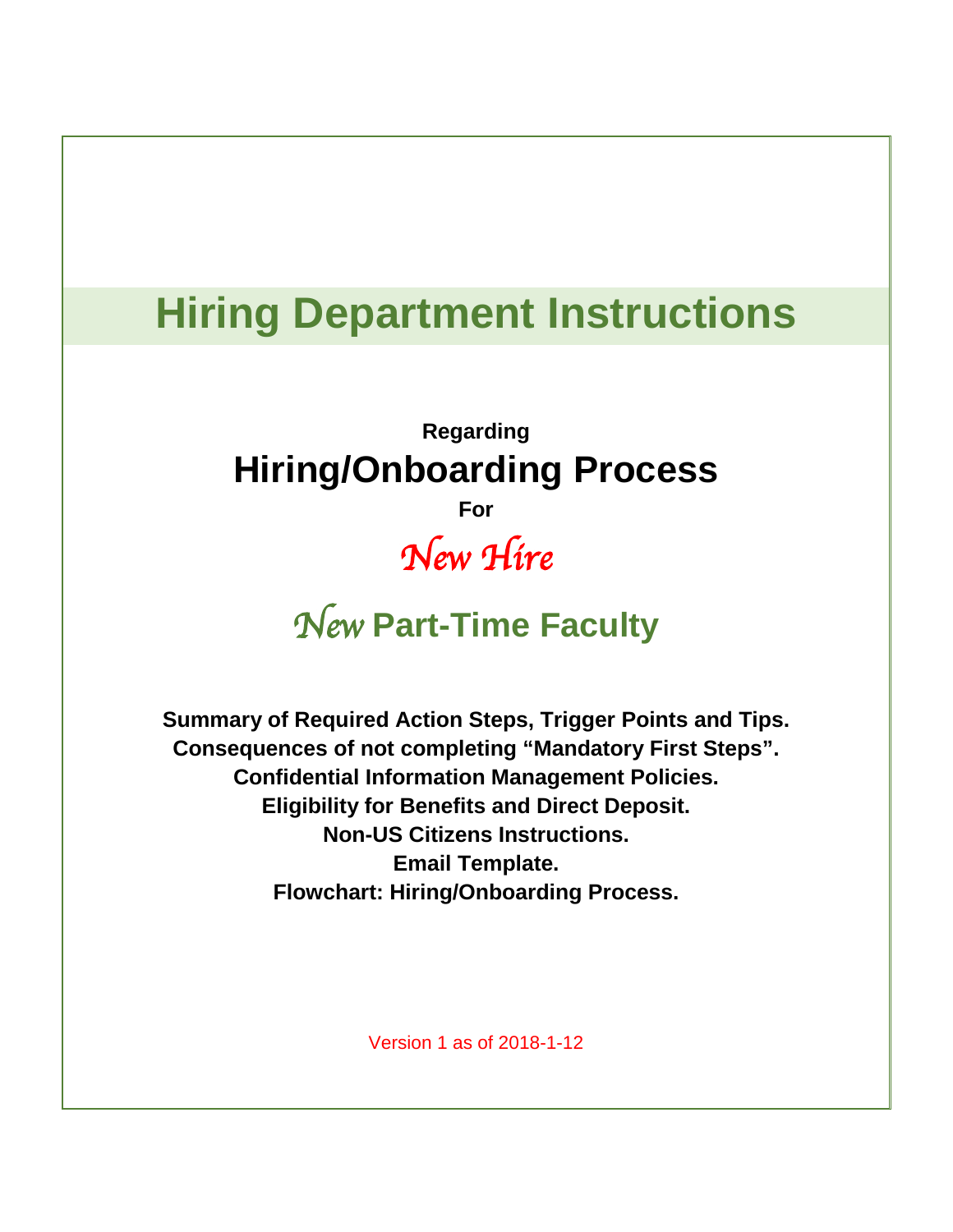## Table of Contents

|                                                                             |    | 1. Summary of Hiring Department Required Action Steps, Trigger Points and Tips3      |  |  |  |
|-----------------------------------------------------------------------------|----|--------------------------------------------------------------------------------------|--|--|--|
|                                                                             | 1. |                                                                                      |  |  |  |
|                                                                             | 2. |                                                                                      |  |  |  |
|                                                                             | 3. |                                                                                      |  |  |  |
|                                                                             | 4. |                                                                                      |  |  |  |
|                                                                             | 5. | Wait_48Hrs.-Check-Verify (after entering all data into PeopleSoft (Item 3 on Pg.4))5 |  |  |  |
|                                                                             | 6. |                                                                                      |  |  |  |
|                                                                             |    | 6a. List of Mandatory First Steps for New Part-Time Faculty Onboarding Process 6     |  |  |  |
|                                                                             |    |                                                                                      |  |  |  |
|                                                                             |    |                                                                                      |  |  |  |
|                                                                             |    |                                                                                      |  |  |  |
|                                                                             |    |                                                                                      |  |  |  |
|                                                                             |    |                                                                                      |  |  |  |
|                                                                             |    |                                                                                      |  |  |  |
|                                                                             |    |                                                                                      |  |  |  |
| 5. Benefits, Retirement and Direct Deposit for PT Faculty - if eligible  12 |    |                                                                                      |  |  |  |
|                                                                             |    |                                                                                      |  |  |  |

## **Purpose of this Guide:**

- 1. To capture summary of all major steps of the Hiring/Onboarding Process for New PT Faculty that takes place at the Hiring Department, given the process is decentralized and very complex.
- 2. To build Awareness and Education of the whole process.
- 3. To evaluate the effectiveness of the process and look for more efficient ways, automated, electronic solutions, as needed.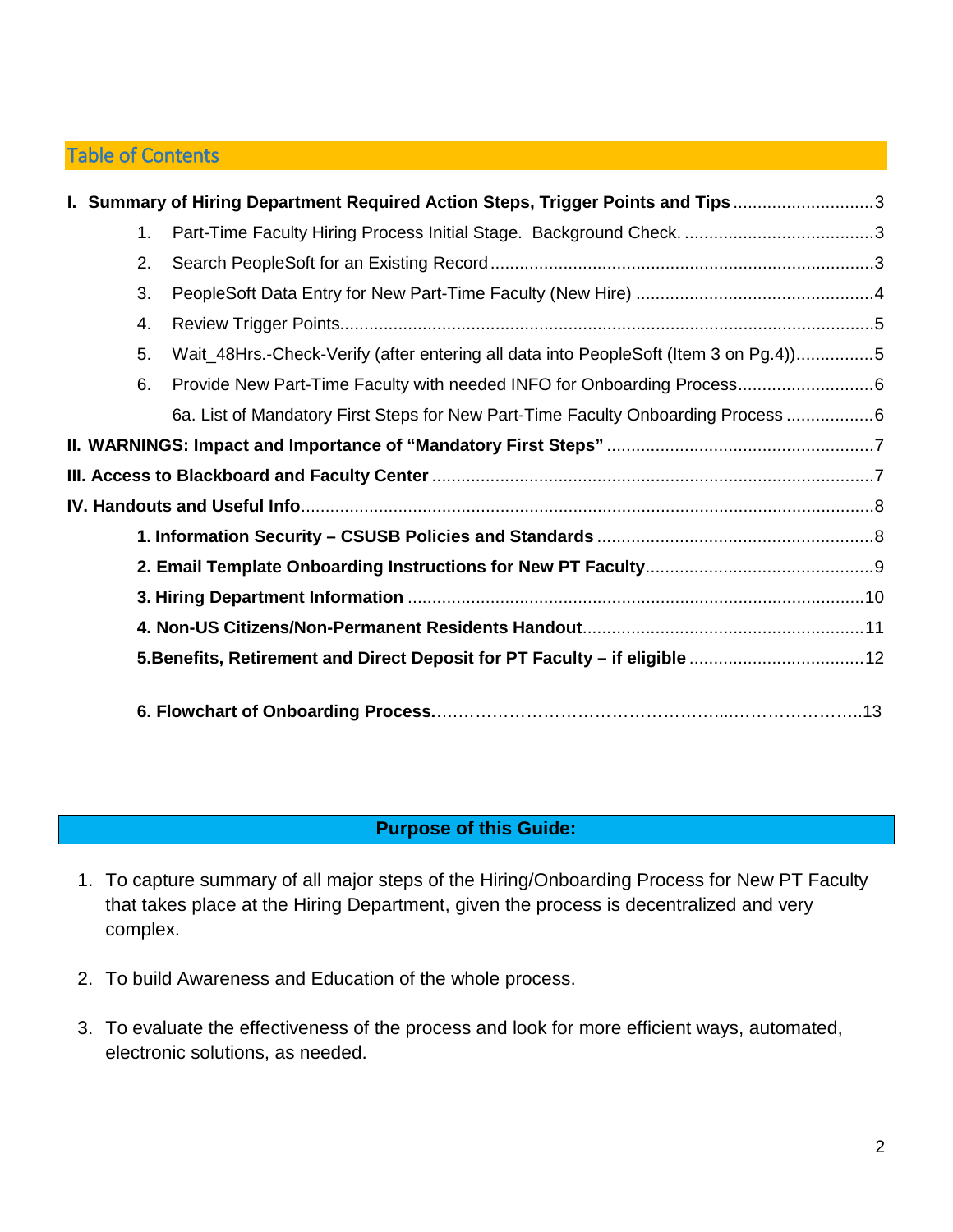# <span id="page-2-0"></span>**I. Summary of Hiring Department Required Action Steps, Trigger Points and Tips**

#### <span id="page-2-1"></span>**1. Part-Time Faculty Hiring Process Initial Stage. Background Check.**

- A. After **Recruiting Process** is complete, work closely with **Department Chair** and New PT Faculty:
	- a. Send "Welcome to CSUSB" email, (initial introductory, info and document gathering email) for:
	- b. Gather all required documents for **Hiring Folder, Personnel Action File (PAF)**. See instructions, on last page, under: "642.76 Temporary Faculty/Part-Time: Recruitment and Appointment of Part-Time<br>Temporary Faculty" http://senate.csusb.edu/FAM/FAM-640-44.htm http://senate.csusb.edu/FAM/FAM-640-44.htm

• Gather Personal Biographical and Education Data for PeopleSoft Data Entry. <https://www.csusb.edu/academic-personnel/docs-forms/recruitment-forms>

- c. Gather following info for CSU Temp Faculty Module-CSU Contract Data Entry: e.g. Start Date, Type and Duration of the appointment (Q2Q etc.) Course(s) and number of Units to be taught, Job Code (Class Code, Range Code) for the positon, Pay Level, Base Salary Pay etc.
	- CSU Salary Schedules:<http://www.calstate.edu/HRAdm/SalarySchedule/SalaryDocs.aspx>
- B. Initiate **Background Check** by submitting a Request Form to [backgroundcheck@csusb.edu.](mailto:backgroundcheck@csusb.edu) **Wait** about **10 business days (14 calendar days)** for results. See below links for process details: <https://www.csusb.edu/human-resources/employment/background-check-policy> <https://www.csusb.edu/academic-personnel/recruiting/background-checks>
	- a. In the meantime Hiring Department needs to **contact at least two professional references** while waiting for the Background Check Clearance. Keep records in PAF and inform HR Compliance. Telephone Inquiry Notes: <https://www.csusb.edu/academic-personnel/docs-forms/recruitment-forms>
- C. Be mindful **early in the process** that:
	- a. **Non-U.S. Citizens/Non-Permanent Residents need to complete (in person) 2 steps PRIOR** to "HR for New Hire Intake Meeting" to ensure **Employment Eligibility and proper Tax Status**, it can be done as early as possible, but the appointments need to be scheduled ahead of time. See **Handout (Pg.11)** at the end of this document.
	- b. ALL New PT Faculty **should** be advised to determine if they have proper documents at hand to be hired by the University: **List of Acceptable Documents for HR New Hire Intake Meeting:**  <https://www.csusb.edu/human-resources/employment/hiring-process/new-hire-intake-meetings> − To see more info click on the Registration Link for **Unit 3 (Faculty).**

Comply with Confidentiality of Personal Info at all times: <https://www.csusb.edu/its/security/policies-standards>

#### <span id="page-2-2"></span>**2. Search PeopleSoft for an Existing Record**

Once you receive Background Check Clearance by email. Search PeopleSoft using **CSUID Search** page to verify if person already exists in PeopleSoft to prevent duplicate Coyote ID. If person is returning, follow steps provided in your PeopleSoft/Workforce Admin Business Process Guide. Note: If needed you can request a refresher training for Temp Faculty HCMTF0400 and/or Workforce Administration HCM9002 via<https://info001.csusb.edu/cms/reg/courseview.php>

**Rehire Tip:** "**Business Email"** listed in PeopleSoft may be **invalid after 4 quarters** if PT Faculty didn't teach for 4 consecutive quarters. If this is the case, contact Technology Support Center (TSC) to verify if the Business Email is valid, if it is: verify that BUSN or OCMP email type is a @csusb.edu; if it isn't TSC will take appropriate actions.

Note: Please be aware PT Faculty could be teaching courses in another College/Department. Ask the New Faculty if they are being hired by another Department/College.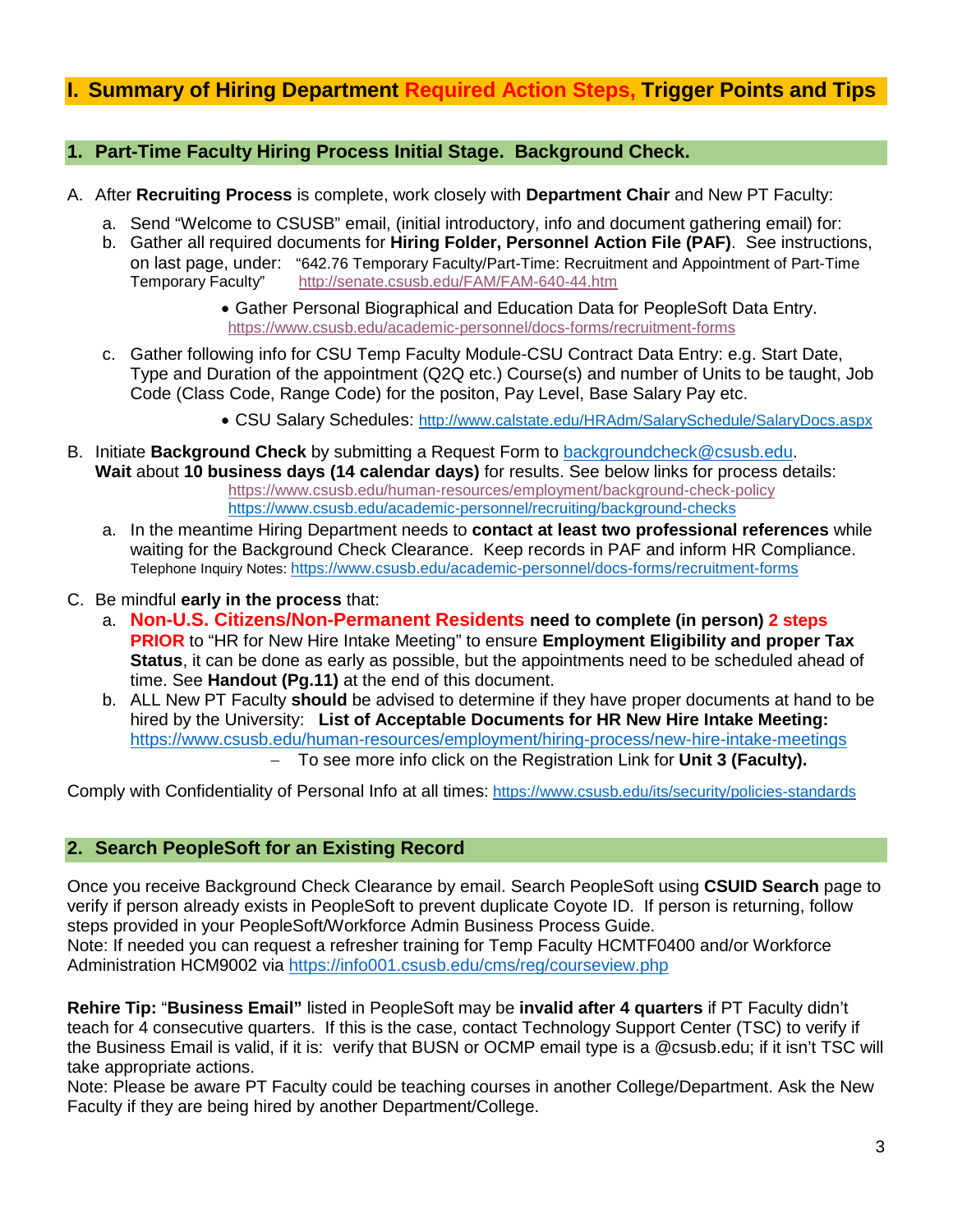### <span id="page-3-0"></span>**3. PeopleSoft Data Entry for New Part-Time Faculty (New Hire)**

Enter required information into PeopleSoft **ASAP** (e.g. at least 3-4 weeks **before Qtr. start date**, each Qtr. is different) to ensure timely Part-Time Faculty paycheck and **allowing ample paperwork processing time** for all involved departments. (Hiring Department-Hiring College-Academic Personnel-Payroll).

**3.1 Attend Input Session** scheduled by College AA/S with Academic Personnel AA/S, if available.

#### **3.2 PeopleSoft Data Entry: Summary of Steps (if done before or separately from Input Session)**

A. Go to: Peoplesoft – Main Menu – Workforce Administration – Personal Information – Add a Person – **Add The Person**: enter all required information in the following **TABS**: Biographical Details, Contact Info, Regional, in the **Organization Relationship** Tab…..**(Pending Revision. New BPG is being developed. This guide will be updated as soon as the new process is finalized.)**

**Note**: At a minimum enter available information (legal name, date of birth, accurate zip code) to ensure pre-provisioning. Data needed to activate myCoyote account. (Pending Evaluation of the process 1/2018)

- B. **Contact Academic Scheduling**, provide your Department's "Academic Org Code" (3 Digits), to add new PT Faculty to the **Instructor Table, so you can assign** faculty to a **Course** and **Term**.
- C. **Contract Data must** be entered into the **"CSU Temp Faculty Module-CSU Contract Data"** and **loaded** to "Job Data" Page in "Workforce Administration".
- D. Enter full **Education** Information: PeopleSoft Main Menu Workforce Development Profile Management – Profiles – Person Profiles – Add a New Value Tab – Click Add – Enter Empl ID, Profile type: Person, click Submit – Enter all Degree Info, Save. Click Submit twice, Save.
- E. **Emergency Contact:** HR enters this info. If needed, ask PT Faculty to update their Emergency Contact Info via their myCoyote account under: Self Service Section – Emergency Contacts Link - once they activate their myCoyote account.

PeopleSoft Navigation: PeopleSoft – Main Menu – Workforce Administration – Personal Information – Personal Relationship – Emergency Contact. Search by Empl ID

- F. Generate: **Appointment Form** and **Appointment Letter**. NOTE: Appointment Letter needs to be signed by Dean and New PT Faculty. It should be signed by Faculty by beginning of the Quarter, but after HR New Hire Intake Meeting.
- G. Generate a Query (**Spreadsheet**) with summary of all Appointment Forms for each Department, obtain Department Chair and Dean Signatures and submit to Academic Personnel for payroll processing. **Crucial timetable:** submit to Academic Personnel at least 2 weeks before Payroll cut-off date, in order for the faculty to be paid on time. (This step is done by College Analysts)

BPG: Follow step-by-step instructions in PeopleSoft/Workforce Admin **Business Process Guide** (BPG).

#### **Access and Training**:

- If you need **access** to Temp Faculty HCMTF0400 and/or Workforce Administration HCM9002 request it via your College/Department "CIA Delegate". (Remember a "View only" access is an option).
	- See "On-base" section <https://www.csusb.edu/its/support/knowledge-base-articles> ISET Office Tel. (909) 537-7262; Email: [CIA-support@csusb.edu.](mailto:CIA-support@csusb.edu)
- If you need **training or refresher training** for Temp Faculty HCMTF0400 and/or Workforce Administration HCM9002 request it via<https://info001.csusb.edu/cms/reg/courseview.php> ;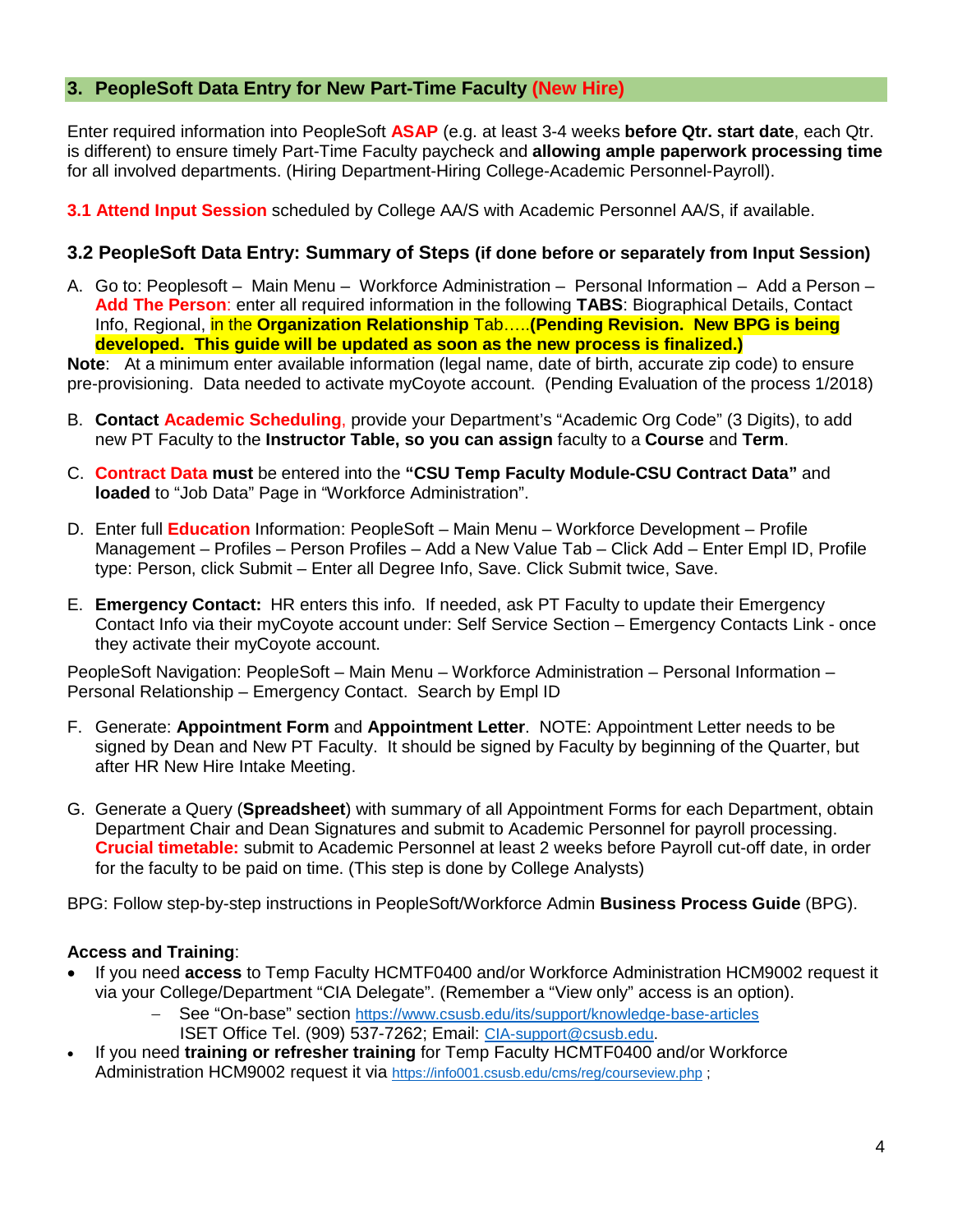### <span id="page-4-0"></span>**4. Review Trigger Points**

- A. By entering **DOB** into the PeopleSoft-Workforce Admin– Personal Information- in Biographical Details TAB - a **CSUSB email account** will be created after about 48 hours.
- B. Trigger Point to create Employee ID …..**(Pending Revision. New BPG is being developed. This guide will be updated as soon as the new process is finalized.)**
- C. After you ask Academic Scheduling to add new PT Faculty to **Instructor Table** and after you assign New PT Faculty to **Term and Course** they will have **access** to **Faculty Center** and be able to see their course(s) in **Blackboard**. *(Additional steps required, see below Section III.).*
- D. In **CSU Temp Faculty Module** by entering **CSU Contract Data** and **Loading Job Data** into Workforce Admin (Job Data Page) – and by assigning PT Faculty to Term and Course the **record will be "active"** and the PT Faculty will have proper access etc.
- E. Appointment Form establishes New PT Faculty's payroll, they will not be paid on time if it's delayed.
- F. Non-U.S. Citizens can't be hired if they don't have proper documents to verify their Identity and Employment Eligibility. Refer to Handout (Pg.11) at the end of this document and to HR page in "Mandatory First Steps" Guide.

#### <span id="page-4-1"></span>**5. Wait 48Hrs-Check-Verify (after entering all data into PeopleSoft Item 3 on Pg.4)**

- **A.** After all the info was entered into the PeopleSoft: **WAIT approximately 48 hours. While waiting** gather and review resources for New Part-Time Faculty Email/Onboarding Instructions Package:
	- a. Draft email to New PT Faculty with Onboarding Instructions (see Email Template on pg.9).
	- b. Review/Download: PDF Guide "New Part-Time Faculty **Onboarding Instructions Mandatory First Steps**" Guide:<https://www.csusb.edu/academic-personnel/unit-3-faculty-resources>
	- Check **Faculty Resource Directory (FRD)** Webpage: [https://www.csusb.edu/faculty-resource](https://www.csusb.edu/faculty-resource-directory-pt)[directory-pt](https://www.csusb.edu/faculty-resource-directory-pt)
	- c. Verify if you have all required documents in the New Faculty's PAF folder.
	- d. Obtain Dean's signature on Appointment Letter. **Important**: Once you obtain Dean's signature and after Faculty Member signs the Appointment Letter, keep a copy (with all required signatures) in Faculty's PAF Folder.
	- e. Gather your **Department's specific information and instructions** for New Part-Time Faculty. *(See topics below: IV. 3. Hiring Department Information p.10)*

**B.** After **waiting 48 hours, CHECK** in PeopleSoft **if the CSUSB email address was created, and VERIFY** if the new PT Faculty record is **"active"** by contacting Technology Support Center.

**Navigation** to check if email address is listed in PeopleSoft:

Main Menu – Workforce Administration – Personal Information – Modify a person – Search by Empl ID – Contact Information Tab – Email Addresses section. Email will appear on this page, if generated. Validate email is @csusb.edu email. If different contact Technical Support Center.

#### **TIP**:

Verify if the email was created and if record is active BEFORE you contact PT Faculty and BEFORE they come for their HR New Hire Intake Meeting, to resolve any potential issues and to ensure all is in place for them to complete ALL Mandatory Onboarding Steps during ONE visit to the campus. (**If practical**). Otherwise they will need to be inconvenienced and come to the campus multiple times. See: *Flowchart for PT Faculty Onboarding Process at the end of this document.* 

#### **C. Order/Request needed items:**

a. Order needed keys, business cards (if requested), fill out Parking Form etc.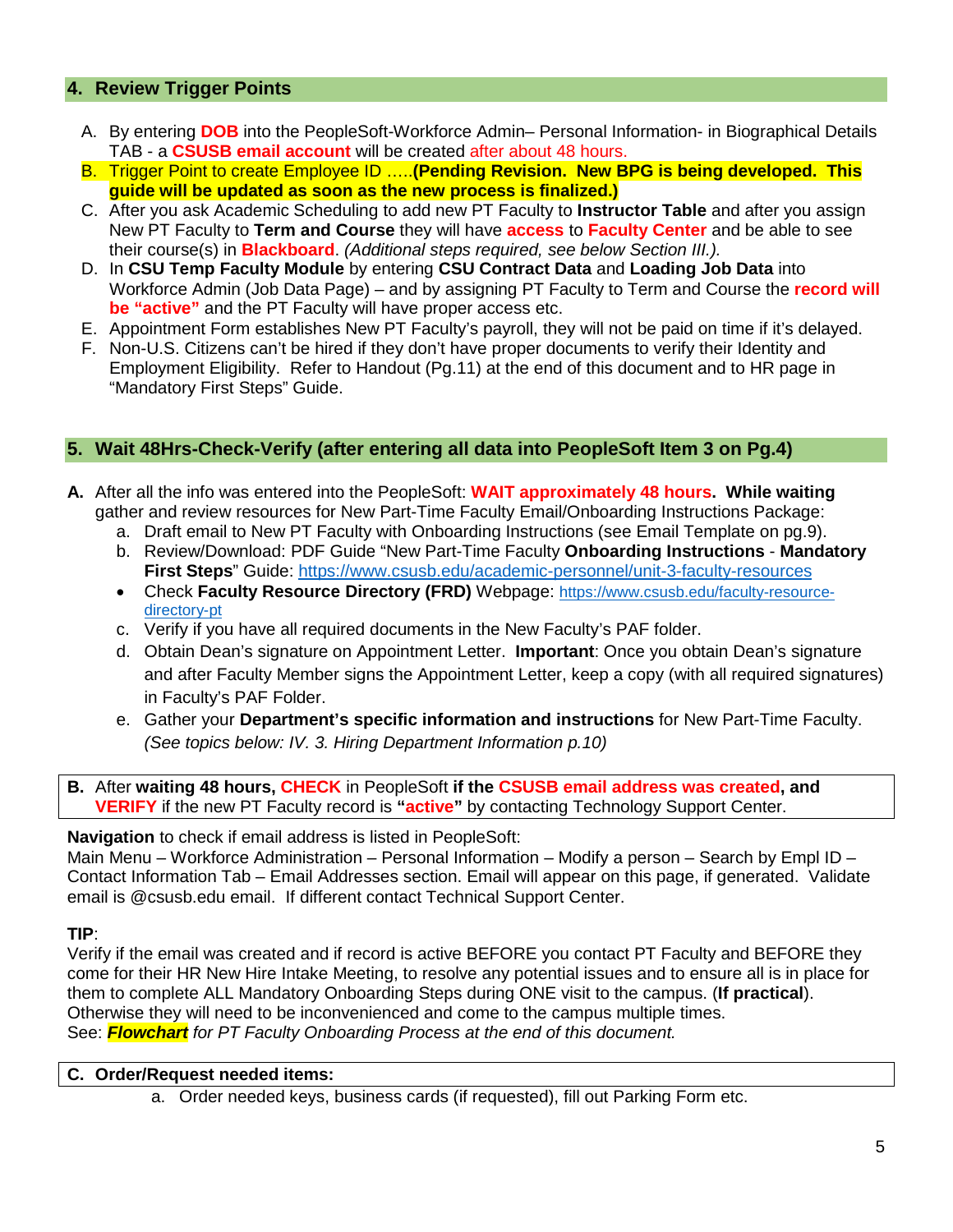## <span id="page-5-0"></span>**6. Provide New Part-Time Faculty with needed INFO for Onboarding Process**

Once you determine that the new PT Faculty record is **"active"** by contacting Technology Support Center:

**Inform** PT Faculty they need to complete **Onboarding Process** by sending them email **with instructions (see Email Template on pg. 9)** and **provide** them with:

A. Their **Employee ID Number** and PDF or Link to "**Mandatory First Steps**-**Onboarding Instructions** for New PT Faculty**"** Guide (pdf):<https://www.csusb.edu/academic-personnel/unit-3-faculty-resources>

Bring their attention to:

- o **Non-U.S. Citizens** (other than Permanent Residents) need to complete additional 2 steps PRIOR to coming to Human Resources for New Hire Intake Meeting.
- o List of **Acceptable Documents** for HR New Hire Intake Meeting: [https://www.csusb.edu/human](https://www.csusb.edu/human-resources/employment/hiring-process/new-hire-intake-meetings)[resources/employment/hiring-process/new-hire-intake-meetings](https://www.csusb.edu/human-resources/employment/hiring-process/new-hire-intake-meetings)
- o **Link to Register for Human Resources New Hire Intake Meeting (click on Unit 3-Faculty)**: <https://www.csusb.edu/human-resources/employment/hiring-process/new-hire-intake-meetings>
- B. Faculty Resource Directory (FRD) **Webpage:** <https://www.csusb.edu/faculty-resource-directory-pt>
- C. Your Department's specific information/instructions.
	- o Link to your Department/College:
	- o Link to Campus Maps: <https://www.csusb.edu/maps-directions>
- D. Ask for any missing information or documents e.g. resume/CV, transcripts, student evaluations etc.
- E. Ask new PT Faculty to inform you when they will be coming to campus to complete Onboarding Steps and use that opportunity to provide them with their Appointment Letter and obtain their signature (see Under 6a: Step 5 below and Pg. 10 for Visit to Hiring Department).

#### <span id="page-5-1"></span>**6a. List of Mandatory First Steps for New Part-Time Faculty Onboarding Process**

Part-Time Faculty Onboarding Process is a combination of visits to various departments and submission of various paper forms, which in some cases require signature of multiple parties.

#### **List of Mandatory First Steps – Onboarding Process:**

**Pre-Onboarding Step:** Non-US Citizens/Non-Permanent Residents **only** – Employment Eligibility and Tax Compliance Appointments

**Step 1:** Register and Visit to HR for the New Hire Intake Meeting

- **Step 2:** Activation of myCoyote Account; (NETO Training)
- **Step 3:** Coyote OneCard
- **Step 4: Confidentiality Compliance Form (Faculty Form)**
- **Step 5: Visit to Hiring Department** 
	- New PT Faculty to Sign the **Appointment Letter,** Submit Confidentiality Compliance Forms and pick up Parking Form. (see pg. 10)
- **Step 6:** Parking Permit

**Step 7:** Mandatory Training

Please refer to the below Link for more in depth information:

**"Mandatory First Steps - New PT Faculty Onboarding Instructions" Guide (pdf):**  <https://www.csusb.edu/academic-personnel/unit-3-faculty-resources>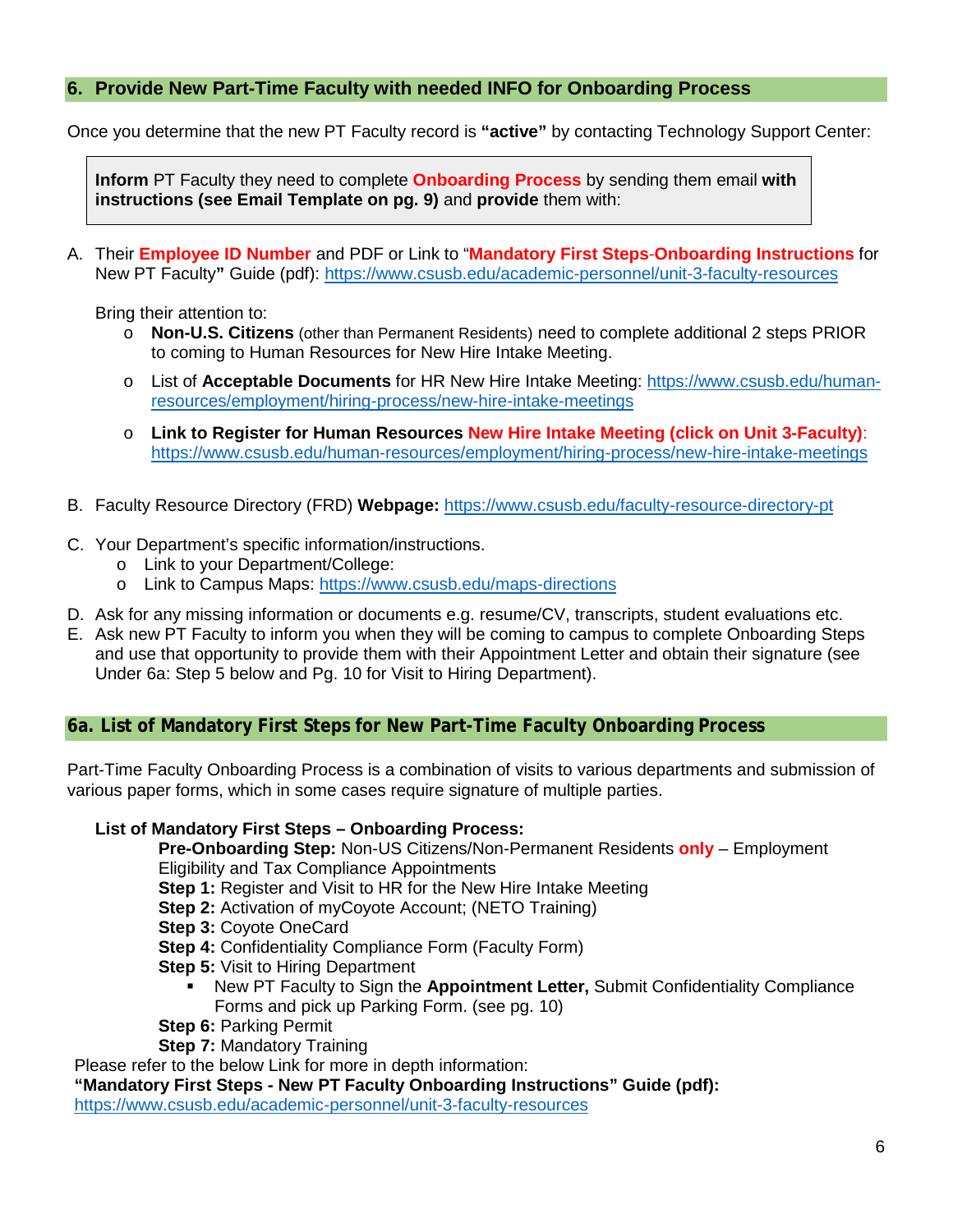# <span id="page-6-0"></span>**II. WARNINGS: Impact and Importance of "Mandatory First Steps"**

- 1. **Non-US Citizens/Non-Permanent Residents** can't be hired if their Employment Eligibility and proper Tax Status is not established. (see Handout on Pg. 11)
- 2. **HR New Hire Intake Meeting** is a crucial step in the process:
	- A. The **Hiring Process cannot be finalized** if the names on the documents used for verification of identity and employment eligibility **do not match**. (I.e. I-9 Form, Employment Action Request Form, proper working Visa status etc.).
	- B. Consequences of PT Faculty **not attending** the **HR New Hire Intake Meeting** in a **timely manner** may cause the following:
		- Their **First Paycheck** may be **delayed.**
		- **I-9 Form** must be signed **before or within 48 hours** of **effective hire date** to remain compliant with the 1985 Immigration Law and avoid penalties.
- 3. Part-Time Faculty will have **no access to Faculty Center** if they don't fulfill the requirements listed below within 30 calendar days from contract/appointment **effective date**:
	- A. If they don't complete mandatory training: **"Information Security Training SB99101"**
	- B. If they don't complete and submit "**Confidentiality Compliance Form**"
	- C. Their myCoyote account will be **disabled** if they don't pick up **Coyote OneCard**. Meaning, they will have no access to the applications via **myCoyote Portal,** such as Blackboard, Outlook, Faculty Center, and **no ability to post grades.**

## <span id="page-6-1"></span>**III. Access to Blackboard and Faculty Center**

Part-Time Faculty will have access to the **Faculty Center** and will be able to view their course(s) in **Blackboard** (9 weeks before class start date) once:

- **Hiring Department properly enters** needed info into **PeopleSoft** (see: *4. Trigger Points*) and
- **Hiring Department** requests via **Academic Scheduling to** add New Part-Time Faculty to the **Instructor Table** and
- **Hiring Department Assigns** faculty **to a Course and Term**, **and**
- **After** the **Part-Time Faculty activates** their myCoyote account.

*See Appendix A1, B and C within "Mandatory First Steps" Guide for more details on Blackboard Access and Faculty Center.* <https://www.csusb.edu/academic-personnel/unit-3-faculty-resources>

## **Pre-Provisioning. Early Activation:**

Once Employee ID and email account are created for new PT Faculty: There is a possibility of early activation of myCoyote account if the New PT Faculty would like to establish CSUSB email account and start working on developing their course(s) in Blackboard, but can't come to the campus for HR New Hire Intake Meeting and rest of the Steps of Onboarding Process for time being. See detailed instructions in the above mentioned "Mandatory First Steps" Guide.

**NOTE**: The access will be limited and they will need to complete all the mandatory steps of the **Onboarding Process** ASAP, and well in advance of the effective start date, otherwise, they will not be paid.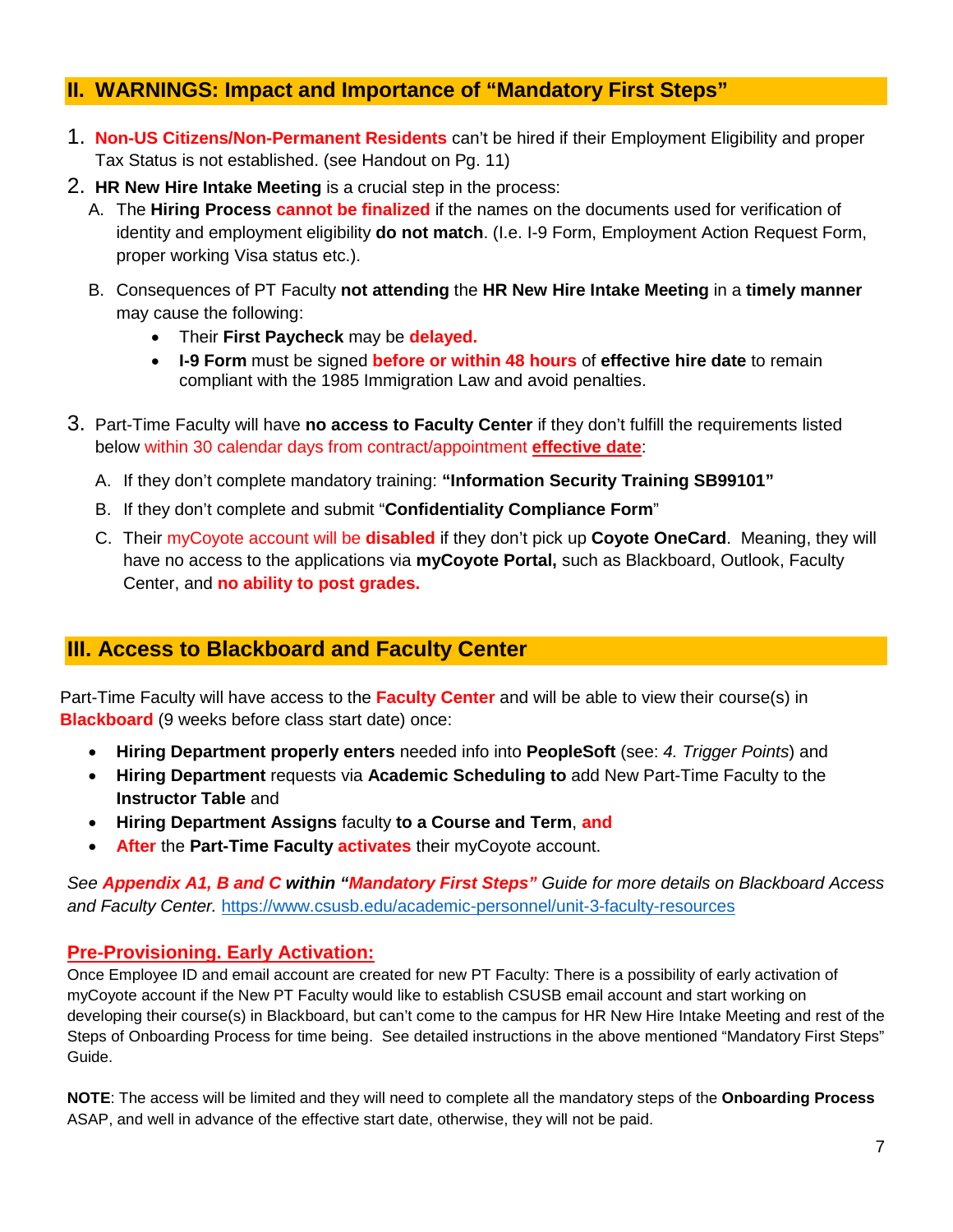# <span id="page-7-0"></span>**IV. Handouts, Template and Useful Info**

See the following on subsequent pages:

- 1. Information Security CSUSB Policies and Standards
- 2. Email Template to New Faculty with Onboarding Instructions
- 3. Hiring Department Information
- 4. Non-US Citizens/Non-Permanent Residents Handout
- 5. Benefits, Retirement and Direct Deposit for PT Faculty if eligible
- 6. Flowchart of the Onboarding Process

# **1. Information Security – CSUSB Policies and Standards**

#### <span id="page-7-1"></span>**Safeguarding Confidential Information**

<https://www.csusb.edu/its/security/effective-practices/safeguarding-confidential-information>

#### **Recommended practices to ensure the security of confidential information:**

• Ensure the security of any confidential information in the University's custody in all forms, no matter if that information is contained electronically, written, or in any other format.

• Protect confidential information against any threats or hazards of integrity, unauthorized access, or unauthorized use.

#### **Recommended Practices for Individuals:**

All confidential information must be cared for with the appropriate level of physical and electronic (logical) security. When working with confidential information users take on the custodial responsibilities for that information. Thus each user who accesses this information has the responsibility to:

- **Identify**
- Protect
- Communicate
- Maintain

**Policies and Standards:** <https://www.csusb.edu/its/security/policies-standards>

**Asset Management:** <https://www.csusb.edu/sites/csusb/files/Information-Classification-Standards.pdf> **Technical Tools:** <https://www.csusb.edu/its/security/technical/tools>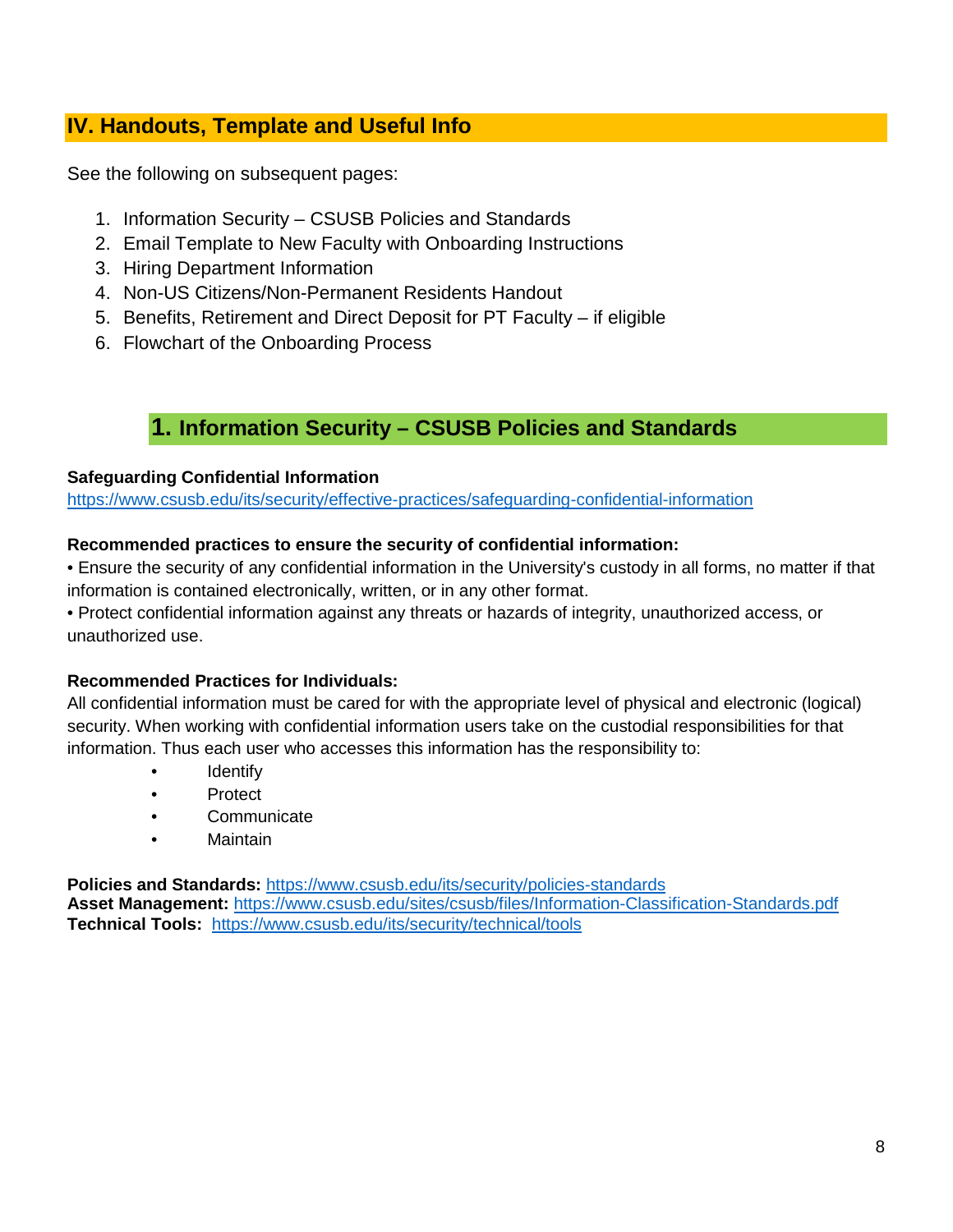# <span id="page-8-0"></span>**2. Email Template: Onboarding Instructions for New Part-Time Faculty**

#### Dear New Faculty,

As your Hiring Department we have completed the following Hiring Process Steps:

- **Background Check**
- Reference Check
- PeopleSoft Data Entry

As a result your Employee ID number was created and you are ready to be officially hired by the University.

#### **Your Employee MyCoyote ID number is XXXXXX**, which you need to complete the Onboarding Process.

As a New Hire you are required to complete **Onboarding Process** which is outlined in the attached PDF Guide called **"Mandatory First Steps – New PT Faculty Onboarding Instructions**", it is also listed under this link:<https://www.csusb.edu/academic-personnel/unit-3-faculty-resources>

Please refer to **Checklist on page 4,** of the PDF Guide, for a quick reference of all the steps.

#### **WHAT YOU NEED TO DO NEXT:**

- 1. **Follow the instructions** provided in the PDF Guide referenced above (**"Mandatory First Steps – Onboarding Instructions**").
	- a. Non-U.S. Citizens *(Non-Permanent Residents)* need to **complete** additional 2 steps PRIOR to coming to Human Resources for New Hire Intake Meeting. (See PDF Guide for details).
	- b. **Verify** if you have proper documents for employment eligibility and identity verification. Note: name of all documents to be presented at HR need to MATCH.
		- Review List of Acceptable Documents for HR New Hire Intake Meeting: <https://www.csusb.edu/human-resources/employment/hiring-process/new-hire-intake-meetings>
	- c. **Register** for HR Intake Meeting ASAP. (STEP 1 listed in the PDF Guide).
	- d. Follow rest of the Steps outlined in the PDF Guide referenced above.
- 2. **Plan your visit to the campus**. For your convenience here are some links:
	- Campus Map and Directions:<https://www.csusb.edu/maps-directions>
	- Remember to purchase parking pass at Info Center (IC) Kiosk or parking permit Dispensers: <https://www.csusb.edu/parking/parking-permits/daily>
	- Link to our Department webpage: **INCLUDE LINK**
	- Faculty Resource Directory Webpage:<https://www.csusb.edu/faculty-resource-directory-pt>
- 3. **Visit** our Department's Office to obtain your Appointment Letter. **Inform** me about the date/time when you will be coming to the campus, and please plan to **stop by our office** (Step 5 listed in the PDF Guide). I will have your Appointment Letter ready for your signature and pickup.
- 4. **Provide** me with required documents, if not submitted already: SPECIFY WHAT'S NEEDED
- 5. R**eview** our Department's specific Information: INCLUDE PERTAINING INFO

Please feel free to contact me with any questions. Once again congratulations on your decision to join CSUSB.

Best regards,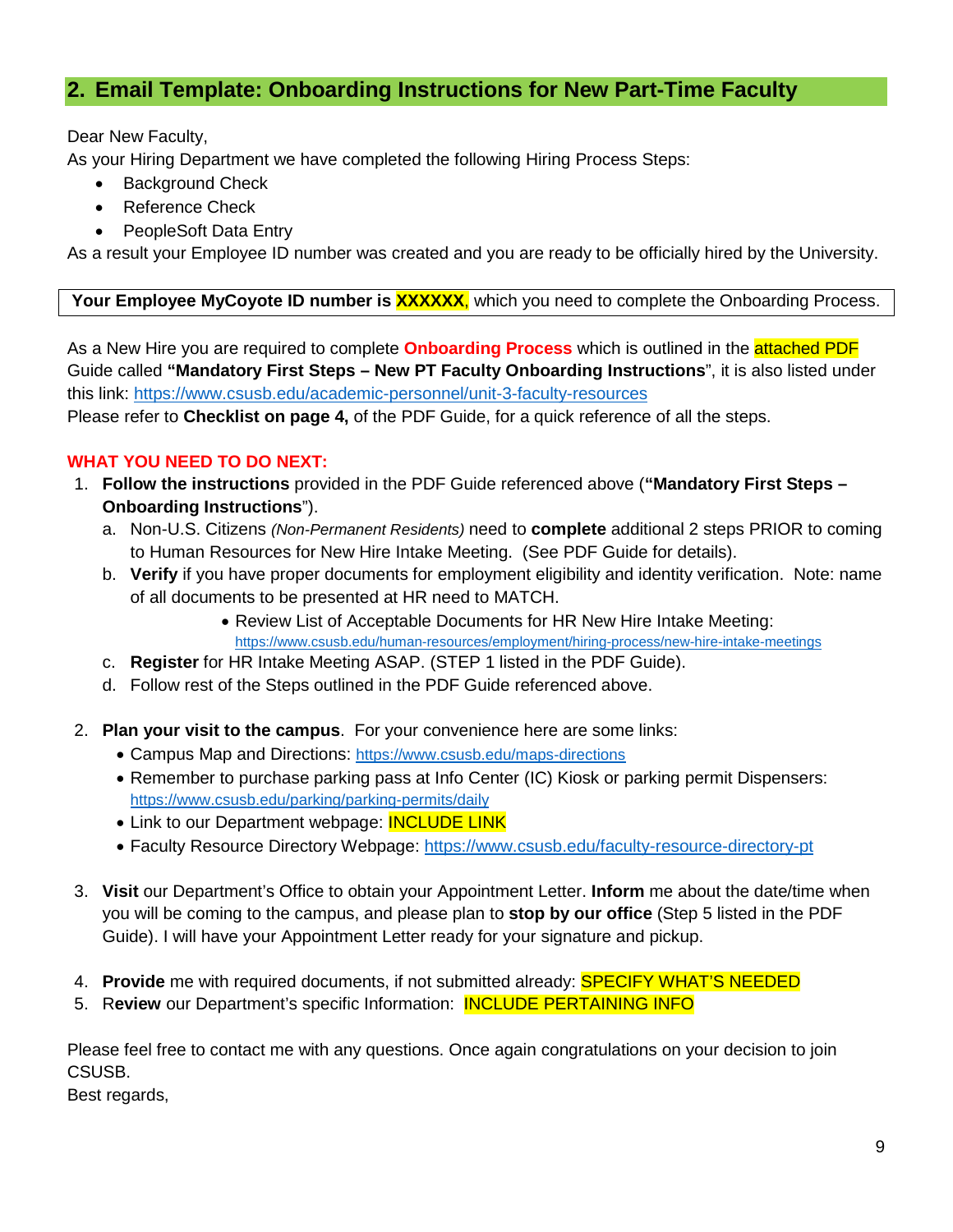## <span id="page-9-0"></span>**3. Hiring Department Information**

Campus Maps and Directions: <https://www.csusb.edu/maps-directions> Building Floor Plans: <https://www.csusb.edu/facilities-planning-management/forms-documents/csusb-main-campus-floor-plans>

#### **PT Faculty needs to visit Hiring Department to drop off, pick up the below indicated forms, and to obtain needed information regarding topics listed below.**

| Action                                                                                                                                                                                                                          | Form                                                                                                                                                                           |
|---------------------------------------------------------------------------------------------------------------------------------------------------------------------------------------------------------------------------------|--------------------------------------------------------------------------------------------------------------------------------------------------------------------------------|
| New Faculty to sign and obtain their                                                                                                                                                                                            | <b>Appointment Letter.</b>                                                                                                                                                     |
| <b>Appointment Letter</b>                                                                                                                                                                                                       |                                                                                                                                                                                |
| Note: It should be done after HR New Hire<br>Intake Meeting, once employment eligibility and<br>identity verification takes place.<br>Appointment Letter should be signed by the<br>Faculty Member by beginning of the Quarter. | Hiring Department needs to make a copy of<br>Appointment Letter with all required signatures<br>(Dean's and New Faculty's) and to file/retain it in<br>the Faculty's PAF file. |
| <b>Drop off</b> completed form, obtained at HR New<br>Hire Intake Meeting                                                                                                                                                       | <b>Confidentiality Compliance Form</b><br>(Faculty Form)                                                                                                                       |
| <b>Pick up COMPLETED Form by Department</b>                                                                                                                                                                                     | Parking Permit Authorization Form to be presented                                                                                                                              |
|                                                                                                                                                                                                                                 | at Parking Services Office (UH-35 and UH-39)                                                                                                                                   |
|                                                                                                                                                                                                                                 |                                                                                                                                                                                |

# **Hiring Department Information**

#### **Hiring Department to provide New Part-Time Faculty** with **information regarding (if applicable):**

- Appointment Letter
- Department Office: hours, coverage, contact information etc.
- Mailbox location and mail distribution
- Paycheck distribution
- Office assignment and Part-Time Faculty office hours
- Keys to an office and/or Lab (don't forget to order keys ahead, if applicable)
- Emergency/Safety Instructions
- Additional Mandatory Training (e.g. Defensive Driving Course)
- Syllabi requirements<http://senate.csusb.edu/FAM/FAM-818-20.htm> [; https://www.csusb.edu/trc/teaching-tips/course-syllabi](https://www.csusb.edu/trc/teaching-tips/course-syllabi)
- Department specific course instructions (if any)
- Course materials via Printing Services\* (to be requested by hiring department)
- Textbook order via Bookstore (to be requested by hiring department)
- Teacher evaluation: SOTEs and class visitation. <https://www.csusb.edu/academic-personnel/rpt/sote-calendar>
- Final Exam Policy FAM 832<http://senate.csusb.edu/FAM/FAM-832.htm>
- Exam proctoring via Testing Office<https://www.csusb.edu/testing/tests-offered>
- Exam scoring services via ITS<https://www.csusb.edu/its/support/faculty-support/exam-scanning>
- Turnitin services (to check for plagiarism)
- Classroom equipment etc.
- Office Supplies, Copier usage and "copy card" (if applicable)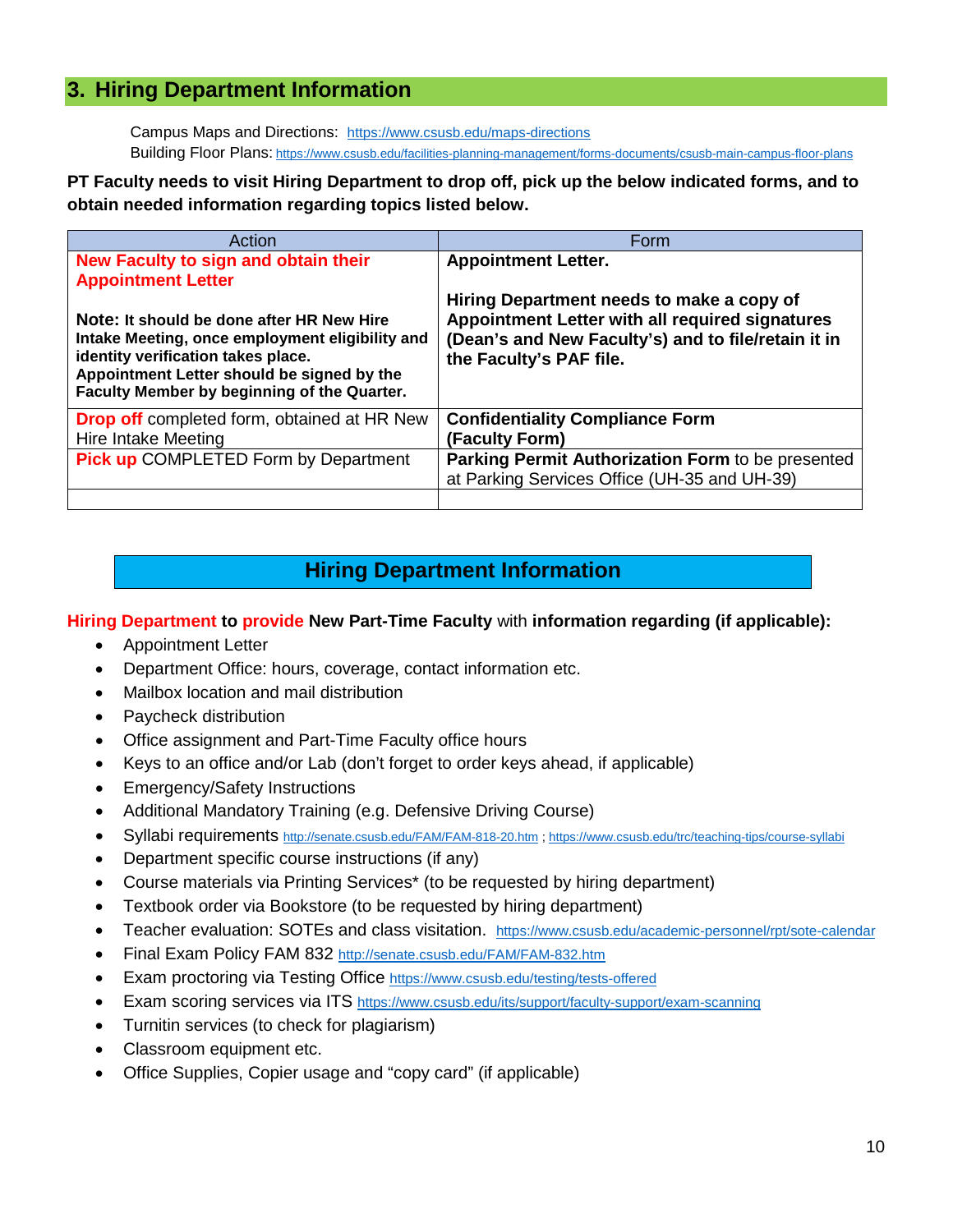# <span id="page-10-0"></span>**4. Non-US Citizens/Non-Permanent Residents Handout Pre-Onboarding Requirement**

## **Employment Eligibility and Documents Required for Hiring**

#### **Permanent Residents DO NOT need to complete the First 2 steps below.**

Once your Hiring Department notifies you that you are ready to complete "Mandatory First Steps - Onboarding Process" plan your visit to the campus. However, to ensure Employment Eligibility and proper Tax Status please determine early in the process if you have proper documentation at hand and you can be hired by the University. Therefore, Non-US Citizens/ Non-Permanent Residents need to complete (in person) 2 steps PRIOR to coming to HR for New Hire Intake Meeting, it can be done on the same day, but the appointments need to be scheduled ahead of time.

## **DETERMINE YOUR EMPLOYMENT ELIGIBILITY ASAP or as practical**

#### **Step A.**

Appointment strongly encouraged: Please contact **Elanor Perry** from **Center for International Studies & Programs** at **(909) 537-5193, Email: eperry@csusb.edu** to **validate employment eligibility and obtain the NRA form**, needed for your Tax Compliance and HR Intake Meeting**. Location**: **CE-356 to check in.**

#### **Step B.**

**Available by appointment only:** Contact **Maggie Mutadzakupa** (909)-537-7575, Email: mmutadza@csusb.edu or **Tan Nguyen** (909) 537-3988, Email: Tan.Nguyen@csusb.edu from **Reporting** 

**&Tax Unit** to complete the **Tax Compliance Process** and **Employee Action Request form** (EAR) (W-4 form), needed for your HR Intake Meeting. **Location**: **CH-119.**

CSUSB is required by Internal Revenue Service (IRS) to withhold U.S. income tax and file reports with IRS in connection with any payments made to foreign individuals.

#### **Documents required at your Tax Compliance Appointment:**

- Passport
- I-20 and Employment Authorization Card (If employee is on OPT)
- Form I-797 for H1B Employees
- Form I-94
- Social Security Card
- NRA Form obtained from Center for International Studies & Programs

**Step C. HR New Hire Intake Meeting (Step 1 of the Onboarding Process) Registration Required. See Page 6 of "Mandatory Frist Steps Guide for PT Faculty Onboarding Process" for details.** <http://academicpersonnel.csusb.edu/facultyResources/index.html>

**List of Acceptable Documents:** To see more info click on the **Registration Link** for **Unit 3 (Faculty).** <https://www.csusb.edu/human-resources/employment/hiring-process/new-hire-intake-meetings>

**Names on ALL documents you will be presenting MUST match.** The hiring process cannot be complete if the names on the documents used for verification of identity and employment eligibility do not match.

#### **Ongoing**

When you **renew** your Employment Eligibility Documents, **you will need to repeat** the above outlined 3 Step process to be in compliance with **Reverification** of I-9 Form.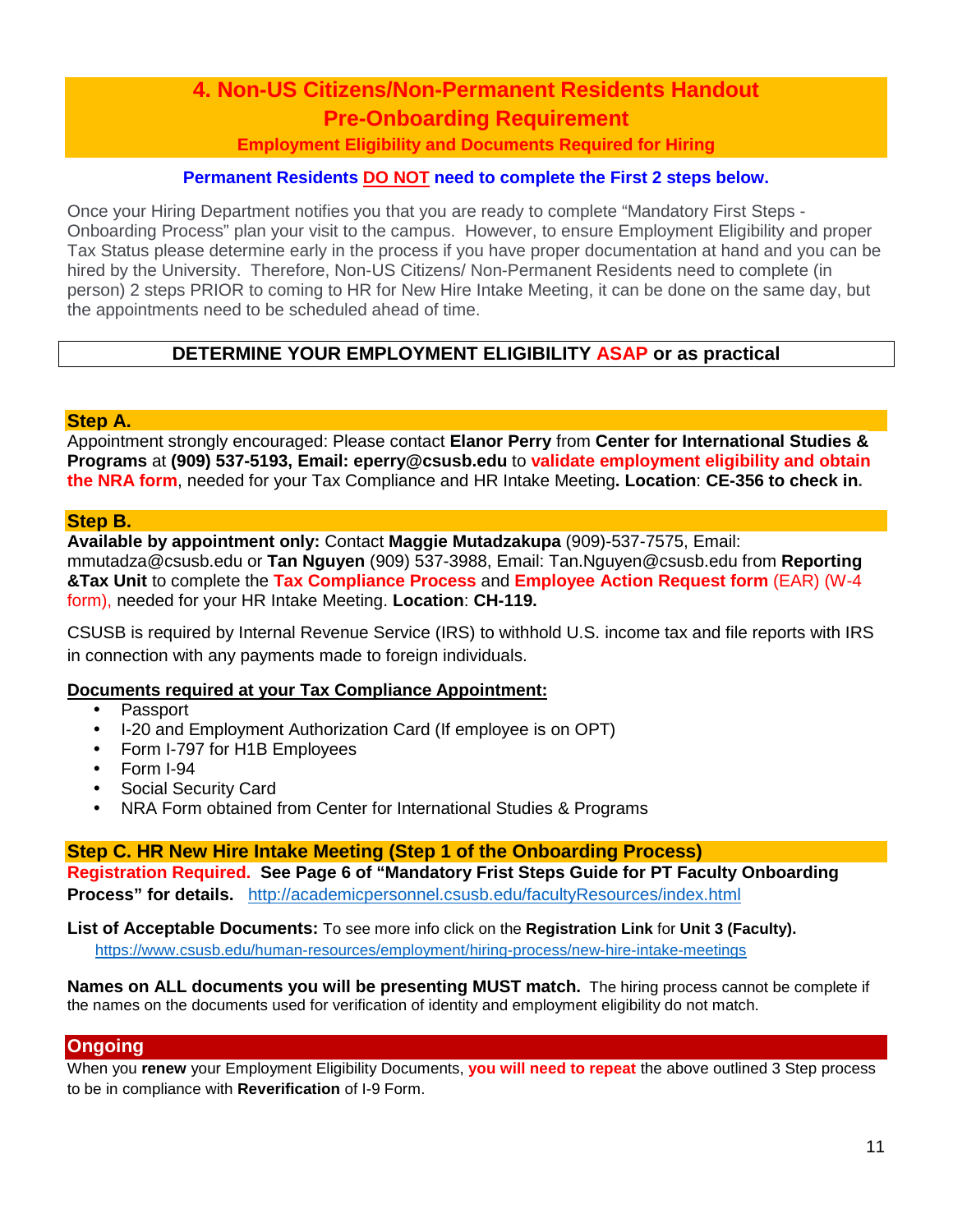### <span id="page-11-0"></span>**5.Benefits, Retirement and Direct Deposit for PT Faculty – if eligible**

**In very few instances, the Part-Time Faculty may qualify for Health Benefits, Retirement and Direct Deposit.** 

**NOTE: Faculty will be notified by HR Benefits Office via email (to CSUSB mailbox) if they are eligible.**

#### **Health and Retirement Benefits– if eligible**

#### **Human Resources Office**

| Location                                        | Phone | Website<br>Email                                                      |
|-------------------------------------------------|-------|-----------------------------------------------------------------------|
| Sierra Hall, Room 110 (SH-110)   (909) 537-5138 |       | Email: hrdept@csusb.edu<br>Web: https://www.csusb.edu/human-resources |

**Health Benefits:** A faculty employee must be appointed at least .40 FTE every quarter for more than six months (Academic Year contract), or if employed in a Unit 3 Lecturer or Coach position, employee must be appointed for at least six (6) weighted teaching units for at least two or more consecutive quarter terms (non-academic year contract). For faculty appointments less than six months or only lasting one quarter, timebase must be .75 or greater (130 hours per month) to enroll in a CalPERS health plan (Affordable Care Act "ACA" Eligibility) only. <https://www.csusb.edu/human-resources/current-employees/benefits/health-benefits>

**Note**: If you qualify for benefits, you **must complete a Benefit Enrollment Worksheet within 60 days** from the date of your appointment and return to Human Resources/Benefits (SH-110 or 113) to be enrolled in a health or dental plan. Employer paid Vision, Life insurance and Long Term Disability enrollments are automatic enrollments and effective the first of the following month from date of hire.

**Retirement – CalPERS –** you are eligible if your appointment is a:

- Full-time appointment that exceeds six months,
- Half-time appointment (50% or more) for one year or longer,
- Temporary faculty are required to enter CalPERS membership commencing with the fourth consecutive Academic Year quarter appointment at half time or more.

<https://www.csusb.edu/human-resources/retirement>

#### **Direct Deposit – if eligible**

**Direct Deposit is available to CSU Faculty with Academic Year Appointments only:**

Because establishing direct deposit may take 30 – 45 days to process, Faculty Quarter-to-Quarter Appointments, Emergency Hires and Special Consultant (Immediate Pay) are ineligible for direct deposit. <https://www.csusb.edu/payroll/general-information>

If you qualify, **fill out the Direct Deposit Form and drop it off** at the Payroll Office. Please note you will need to provide your **bank information: name, address, account number** and **bank routing number**. **Direct Deposit Form:** [https://www.csusb.edu/sites/csusb/files/Direct\\_Deposit\\_std699.pdf](https://www.csusb.edu/sites/csusb/files/Direct_Deposit_std699.pdf)

#### **Payroll Office Location**: Sierra Hall, Room 103 (SH-103)

Schedule of Paydays and Direct Deposit Posting Dates:<https://www.csusb.edu/payroll/staff-faculty>